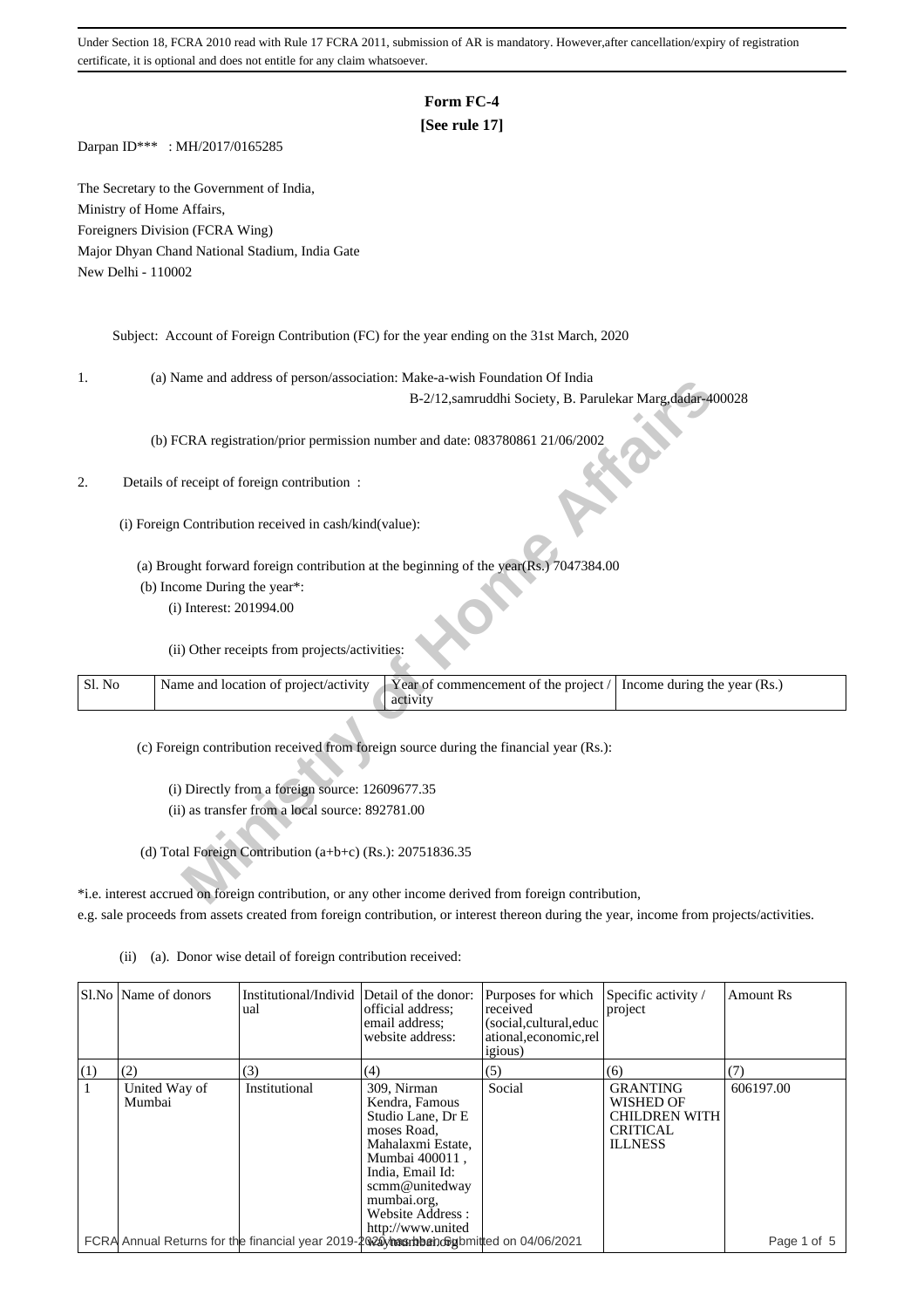|                | Sl.No Name of donors                            | Institutional/Individ<br>ual | Detail of the donor:<br>official address;<br>email address;<br>website address:                                                                                                                                    | Purposes for which<br>received<br>(social,cultural,educ<br>ational, economic, rel<br>igious) | Specific activity /<br>project                                                                     | <b>Amount Rs</b> |
|----------------|-------------------------------------------------|------------------------------|--------------------------------------------------------------------------------------------------------------------------------------------------------------------------------------------------------------------|----------------------------------------------------------------------------------------------|----------------------------------------------------------------------------------------------------|------------------|
| $\overline{2}$ | Lubrizol Advanced<br>Materials India Pvt<br>Ltd | Institutional                | 6th 7th 9th Floor<br>Mehta Industrial<br><b>Estate LBS Marg</b><br>Vikhroli W<br>Mumbai 400079,<br>India, Email Id:<br>Mittal.Shah@lubriz<br>ol.com, Website<br>Address :<br>http://www.lubrizol<br>.com           | Social                                                                                       | <b>GRANTING</b><br>WISHES OF<br><b>CHILDREN WITH</b><br><b>CRITICAL</b><br><b>ILLNESS</b>          | 286584.00        |
| 3              | Make A Wish<br>International                    | Institutional                | 4742 North, 24th<br>Street, Suite 400,<br>Phoenix AZ 85016<br>, United States of<br>America, Email Id:<br>, Website Address:                                                                                       | Social                                                                                       | <b>GRANTING</b><br><b>WISHES OF</b><br><b>CHILDREN WITH</b><br><b>CRITICAL</b><br><b>ILLNESSES</b> | 10539315.61      |
| $\overline{4}$ | Yourcause                                       | Institutional                | YOURCAUSE,<br>LLC 6111 W<br>PLANO PKWY<br>STE 1000 PLANO,<br>TX 75093-0014,<br>United States of<br>America, Email Id:<br>, Website Address:<br>https://solutions.yo<br>urcause.com/contac<br>$t$ -us $/$           | Social                                                                                       | <b>GRANTING</b><br><b>WISHES OF</b><br><b>CHILDREN WITH</b><br><b>CRITICAL</b><br><b>ILLNESSES</b> | 12305.06         |
| 5              | <b>CAF</b> America                              | Institutional                | King Street Station,<br>1800, Diagonal<br>Road, Suite 150,<br>Alexandria, VA<br>22314-2840,<br>United States of<br>America, Email Id:<br>info@cafamerica.or<br>g, Website Address<br>http://www.cafame<br>rica.org | Social                                                                                       | <b>GRANTING</b><br>WISHES OF<br><b>CHILDREN WITH</b><br><b>CRITICAL</b><br><b>ILLNESSES</b>        | 1691551.30       |
| 6              | <b>UK ONLINE</b><br>GIVING<br><b>FOUNDATION</b> | Institutional                | 1110 1ST STR<br><b>EET SW</b><br>CALGARY<br>ALBER, CA<br>0000000 0000 CA<br>Canada, Canada,<br>Email Id:, Website<br>Address:                                                                                      | Social                                                                                       | <b>GRANTING</b><br>WISHES OF<br><b>CHILDREN WITH</b><br><b>CRITICAL</b><br><b>ILLNESSES</b>        | 54565.23         |
| $\overline{7}$ | <b>KETTO ONLINE</b><br>VENUTRES INC.            | Institutional                | Ketto Online<br>Venutre 19 WEST<br>34TH ST., STE.<br>1018, NEW<br>YORK, NY 10001<br>, United States of<br>America, Email Id:<br>varun@ketto.org,<br>Website Address:<br>https://www.ketto.o<br>rg                  | Social                                                                                       | <b>GRANTING</b><br><b>WISHES OF</b><br><b>CHILDREN WITH</b><br><b>CRITICAL</b><br><b>ILLNESSES</b> | 311940.15        |

 (b) Cumulative purpose-wise (social, cultural, educational, economic, religious) amount of all foreign contribution donations received:

| $\sim$<br>SI.No | $\mathbf{\bar{}}$<br>urpose | Amount                |
|-----------------|-----------------------------|-----------------------|
|                 | ∼<br>$\cdot$<br>Social      | 70 I<br>1400<br>ن ب ر |

## 3. Details of Utilisation of foreign contribution: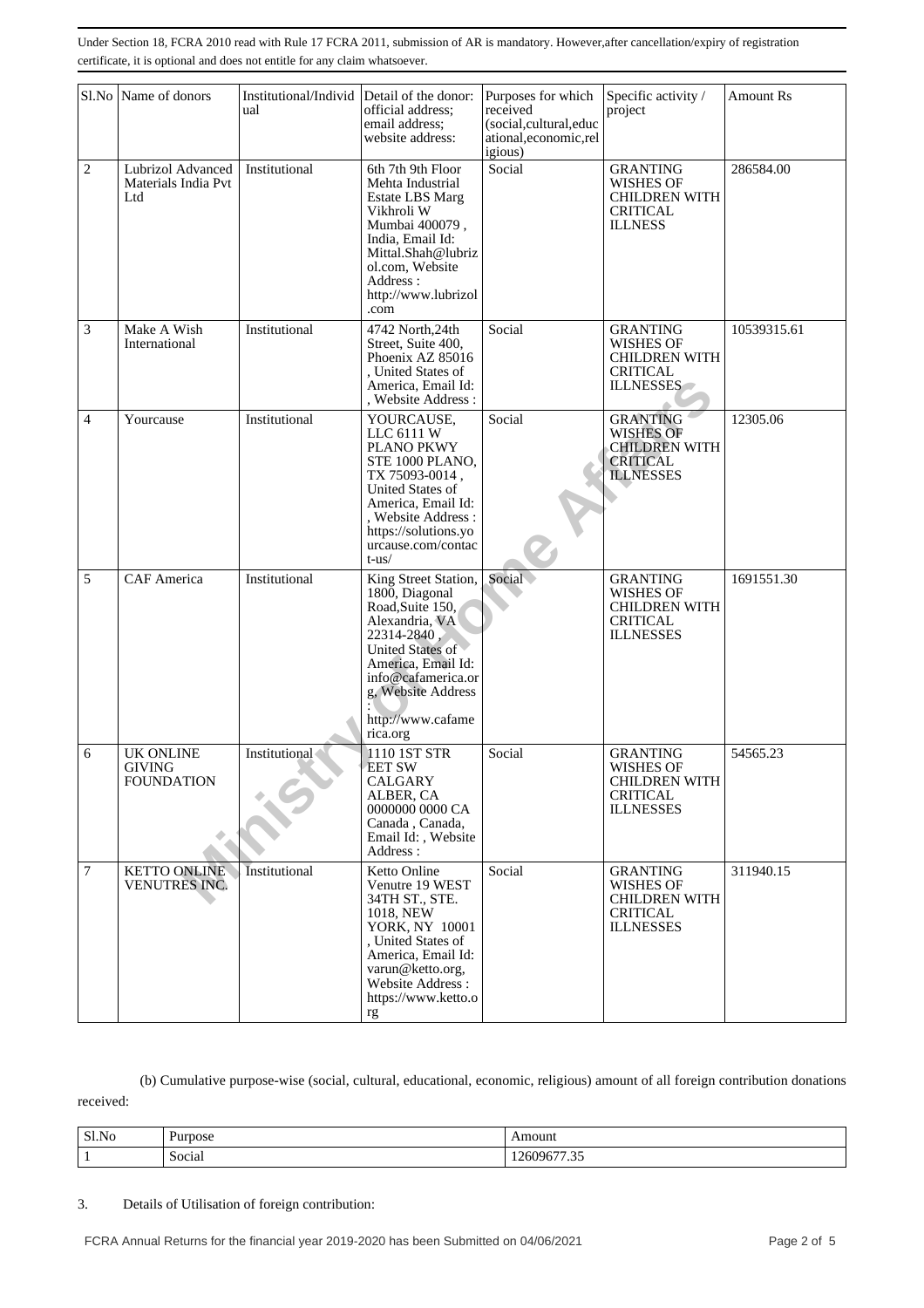(a) Details of activities/projects for which foreign contribution has been received and utilised (in rupees)

| Sl. No. | Name of<br>project/acti ocation<br><b>V1tV</b> |               |         | Address/L Previous Balance |         | Receipt during the year Utilised |         |         |          | Balance |  |
|---------|------------------------------------------------|---------------|---------|----------------------------|---------|----------------------------------|---------|---------|----------|---------|--|
|         |                                                |               | In cash | In Kind                    | In cash | In Kind                          | In cash | In Kind | ∣In cash | In Kind |  |
| (1)     | (2)                                            | $\mathcal{L}$ | (4)     | (5)                        | (6)     |                                  | (8)     | (9)     | (10)     | (11)    |  |

(b) Details of utilisation of foreign contribution:

(i) Utilisation\*\* for projects as per aims and objectives of the person/association(Rs.): 11052138.00

(ii) Total administrative expenses as provided in rule 5 of the Foreign Contribution (Regulation) Rules, 2011 (Rs.)

:2761341.00

(iii) Total utilisation of foreign contribution (Rs.) (i+ii):13813479.00

|         |                                                                                                                                             | (III) Total utilisation of foreign contribution (KS.) $(1\pm 11)$ . 19619479.00                                            |                 |                      |
|---------|---------------------------------------------------------------------------------------------------------------------------------------------|----------------------------------------------------------------------------------------------------------------------------|-----------------|----------------------|
|         | ** It is affirmed that the utilisation of foreign contribution is not in contravention of the provisions contained in the Foreign           |                                                                                                                            |                 |                      |
|         |                                                                                                                                             |                                                                                                                            |                 |                      |
|         | Contribution(Regulation) Act, 2010 (42 of 2010) and more particularly in section 9 and section 12 of the Act which, inter-alia, states that |                                                                                                                            |                 |                      |
|         | the acceptance of foreign contribution is not likely to affect prejudicially:                                                               |                                                                                                                            |                 |                      |
|         | (A) the soverignty and integrity of india; or.                                                                                              |                                                                                                                            |                 |                      |
|         |                                                                                                                                             | (B) the security, strategic, scientific or economic interest of the state; or                                              |                 |                      |
|         | (C) the public interest; or                                                                                                                 |                                                                                                                            |                 |                      |
|         | (D) freedom or fairness of election to any Legistature; or                                                                                  |                                                                                                                            |                 |                      |
|         | (E) friendly relations with any foreign state; or                                                                                           |                                                                                                                            |                 |                      |
|         |                                                                                                                                             | (F) harmony between religious, racial, social, lingusitic or relgional groups, castes or communities.                      |                 |                      |
|         |                                                                                                                                             |                                                                                                                            |                 |                      |
|         |                                                                                                                                             |                                                                                                                            |                 |                      |
|         | (c) Total purchase of fresh assets (Rs.)                                                                                                    |                                                                                                                            |                 |                      |
|         |                                                                                                                                             |                                                                                                                            |                 |                      |
| Sl. No. | Name of project/activity                                                                                                                    | Details of fresh assets                                                                                                    | Objective of    | Cost of fresh assets |
|         |                                                                                                                                             |                                                                                                                            | acquiring fresh | (In Rs.)             |
|         |                                                                                                                                             |                                                                                                                            | assets          |                      |
|         |                                                                                                                                             |                                                                                                                            |                 |                      |
|         |                                                                                                                                             | (d) Foreign contribution transferred to other person/associations before 29.09.2020 (The Foreign Contribution (Regulation) |                 |                      |
|         | Amendment Act, 2020):                                                                                                                       |                                                                                                                            |                 |                      |
|         |                                                                                                                                             |                                                                                                                            |                 |                      |
| Sl. No. | Name of the person/association                                                                                                              | Date                                                                                                                       | Purpose         | Amount               |
| (1)     | (2)                                                                                                                                         | (3)                                                                                                                        | (4)             | (5)                  |
|         |                                                                                                                                             |                                                                                                                            |                 |                      |

| $\sim$<br>C1<br>No.<br>ЮL. | /association<br>person<br>√ame<br>me<br>,,,, | Date | Purpose | Amount |
|----------------------------|----------------------------------------------|------|---------|--------|
|                            | $\sim$<br>. <u>. .</u>                       |      |         | . .    |

(e) Total utilisation in the year (Rs.)(b+c+d) 13813479.00

#### 4. Details of unutilised foreign contribution:

(i) Total foreign contribution invested in term Deposits (Rs.):

| Sr. No. | Details                          | Total( in Rs.) |
|---------|----------------------------------|----------------|
| (i)     | Opening Balance of FD            | 6500000.00     |
| (ii)    | FD made during the year          | 14850000.00    |
| (iii)   | Less: realisation of previous FD | 21350000.00    |
|         | Closing balance of FD            | 0.00           |

(ii) Balance of unutilised foreign contribution, in cash/bank, at the end of the year(Rs):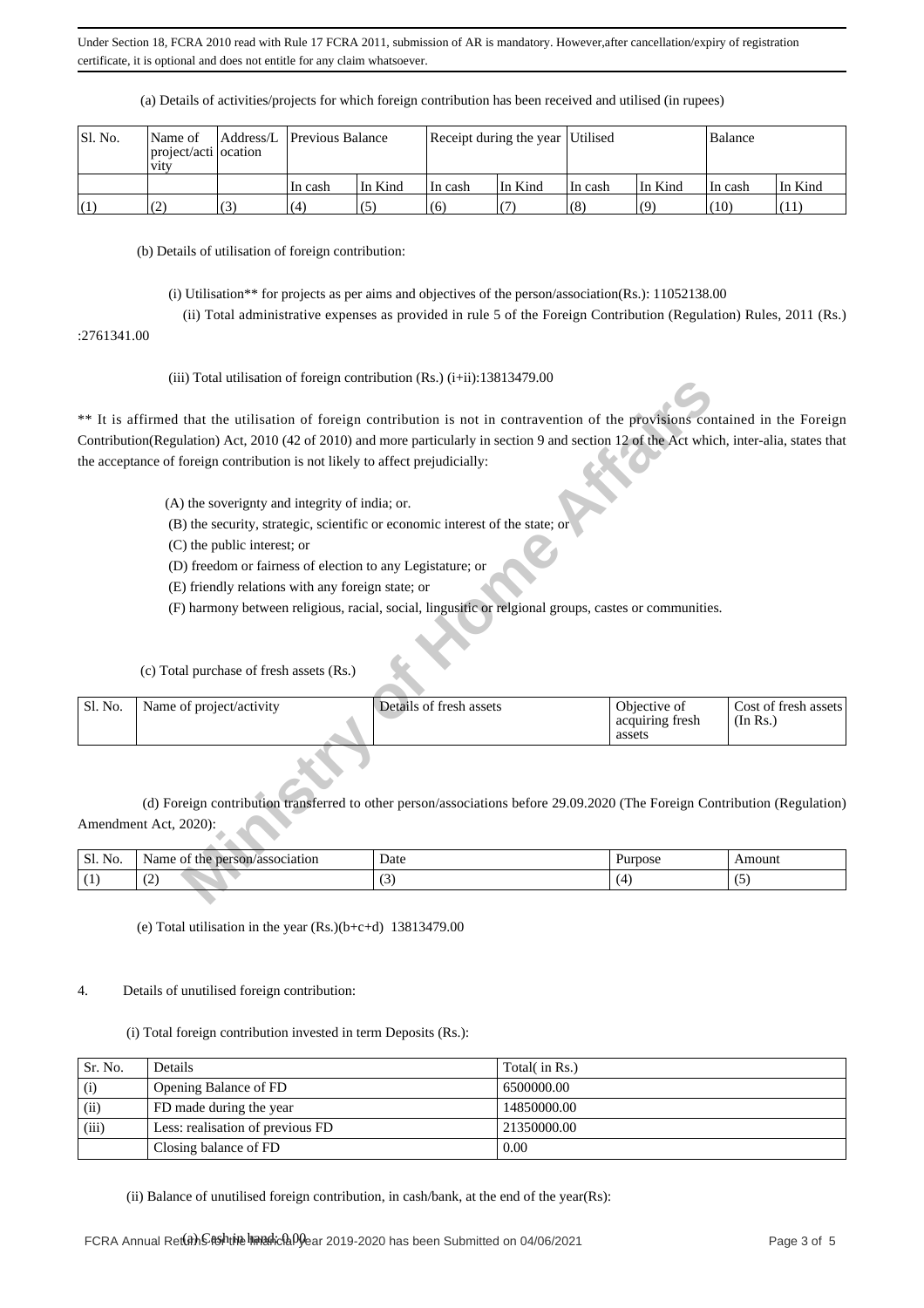- (b) in FC designated bank account: 6938357.00
- (c) in utilisation bank account(s): 0.00
- 5. Details of foreigners as Key functionary/working/associated: 0
- 6. Details of land and building remained unutilised for more than two year:

| Sl.<br>N <sub>0</sub> | ∟ocation of land and building ' | acquisition<br>Year of | acquisition<br>Purpose<br>OL | unutilisation<br>Reason of |
|-----------------------|---------------------------------|------------------------|------------------------------|----------------------------|
|                       | . .                             | $\sim$                 |                              | . .                        |

(7) (a) Details of FCRA Account for receipt of foreign contribution (As on 31st March of the year ending):

| Name of the<br>Bank           | <b>Branch Address</b><br>With pincode) | Phone No.    | e-mail                               | <b>IFSC</b> Code | Account number | Date of Opening<br>Account |
|-------------------------------|----------------------------------------|--------------|--------------------------------------|------------------|----------------|----------------------------|
|                               | (2)                                    | (3).         | (4)                                  | (5)              | (6)            |                            |
| <b>STATE BANK</b><br>OF INDIA | 11Sansad Marg,<br>New Delhi 110<br>001 | 011-23374390 | fcra.00691@sbi.c SBIN0000691<br>0.1n |                  | XXXXXXX6435    | 30/03/2021                 |

|                     | 001                                                                                                                |             |                                                                                                                                                                        |                  |                       |                                          |
|---------------------|--------------------------------------------------------------------------------------------------------------------|-------------|------------------------------------------------------------------------------------------------------------------------------------------------------------------------|------------------|-----------------------|------------------------------------------|
|                     |                                                                                                                    |             | (b) Details of another FCRA Account(if any,) for keeping or utilising (As on 31st March of the year ending)                                                            |                  |                       |                                          |
| Name of the Bank    | <b>Branch</b><br><b>Address</b> (with Pin<br>code)                                                                 | Phone No.   | e-mail                                                                                                                                                                 | <b>IFSC Code</b> | <b>Account Number</b> | <b>Date of Opening</b><br><b>Account</b> |
| (1)                 | (2)                                                                                                                | (3)         | (4)                                                                                                                                                                    | (5)              | (6)                   | (7)                                      |
| YES BANK LTD        | NEHRU CENTRE,<br>9TH FLOOR,<br><b>DISCOVERY OF</b><br>INDIA, DR. A.B.<br>ROAD, WORLI,<br>MUMBAI 400<br>018, INDIA. | 02218001200 | santosh.vaishya@y<br>esbank.in<br>(c) Details of all utilisation bank accounts (if any) for utilisation of Foregin Contribution (As on 31st March of the year ending): | YESB0000001      | 000193900000615       | 22/04/2015                               |
|                     |                                                                                                                    |             |                                                                                                                                                                        |                  |                       |                                          |
| Name of the<br>Bank | <b>Branch Address</b><br>With pincode)                                                                             | Phone No.   | E-mail                                                                                                                                                                 | <b>IFSC</b> Code | <b>Account No</b>     | Date of Opening<br>Account               |
| (1)                 | (2)                                                                                                                | (3).        | (4)                                                                                                                                                                    | (5)              | (6)                   | (7)                                      |
| 8                   | *Whether during the period under report:                                                                           |             |                                                                                                                                                                        |                  |                       |                                          |

| Name of the<br>Bank | <b>Branch Address</b><br>With pincode) | Phone No. | $\blacksquare$<br>E-mail | <b>IFSC</b><br>Code | Account No. | Date of Opening<br>Account |
|---------------------|----------------------------------------|-----------|--------------------------|---------------------|-------------|----------------------------|
|                     | . <u>. .</u>                           | $\sim$    | (4)                      | ູ                   | (b          |                            |

| (i)               | any foreign contribution was transferred to any FCRA registered association?                                                                                                      | No.            |           |
|-------------------|-----------------------------------------------------------------------------------------------------------------------------------------------------------------------------------|----------------|-----------|
| (ii)              | any foreign contribution was transferred to any Non FCRA registered<br>association?                                                                                               | N <sub>0</sub> |           |
| (iii)             | any functionary of the Association has been prosecuted or convicted under the<br>law of the land?                                                                                 | No.            |           |
| (iv)              | any asset created out of foreign contribution is registered in names other than the No<br>name of Association?                                                                    |                |           |
| (v)               | any domestic contribution has been created in any FCRA Account?                                                                                                                   | No.            |           |
| (v <sub>i</sub> ) | the Association has received any foreign Contribution in an account other than<br>the designated FCRA receipt Account?                                                            | No.            |           |
| (vii)             | the Association has utilised foreign contribution for any purpose other than the<br>defined purposes in the FCRA certificate of registration or prior permission?                 | No.            |           |
| (viii)            | the Association has invested any foreign contribution in any speculative activity<br>as defined in rule 4 of the Foreign Contribution (Regulation) Rules, 2011?                   | N <sub>o</sub> |           |
| (ix)              | the Association or any of its functionary/office bearer has violated any of the<br>conditions as enumerated under sub-section (4) of section 12 of the Act?                       | No.            |           |
| (x)               | the Association has made expenditure on Administrative expenses exceeding 20<br>per cent of the foreign contribution received?                                                    | No.            |           |
| $(x_i)$           | any fixed asset acquired out of foreign contribution has been sold out?                                                                                                           | No             |           |
|                   | sale proceed of above fixed asset has been diverted / has not been deposited in FCRA Annual Returns for the the all proceed of above fixed asset has been Submitted on 04/06/2021 | N <sub>0</sub> | Page 4 of |
|                   |                                                                                                                                                                                   |                |           |